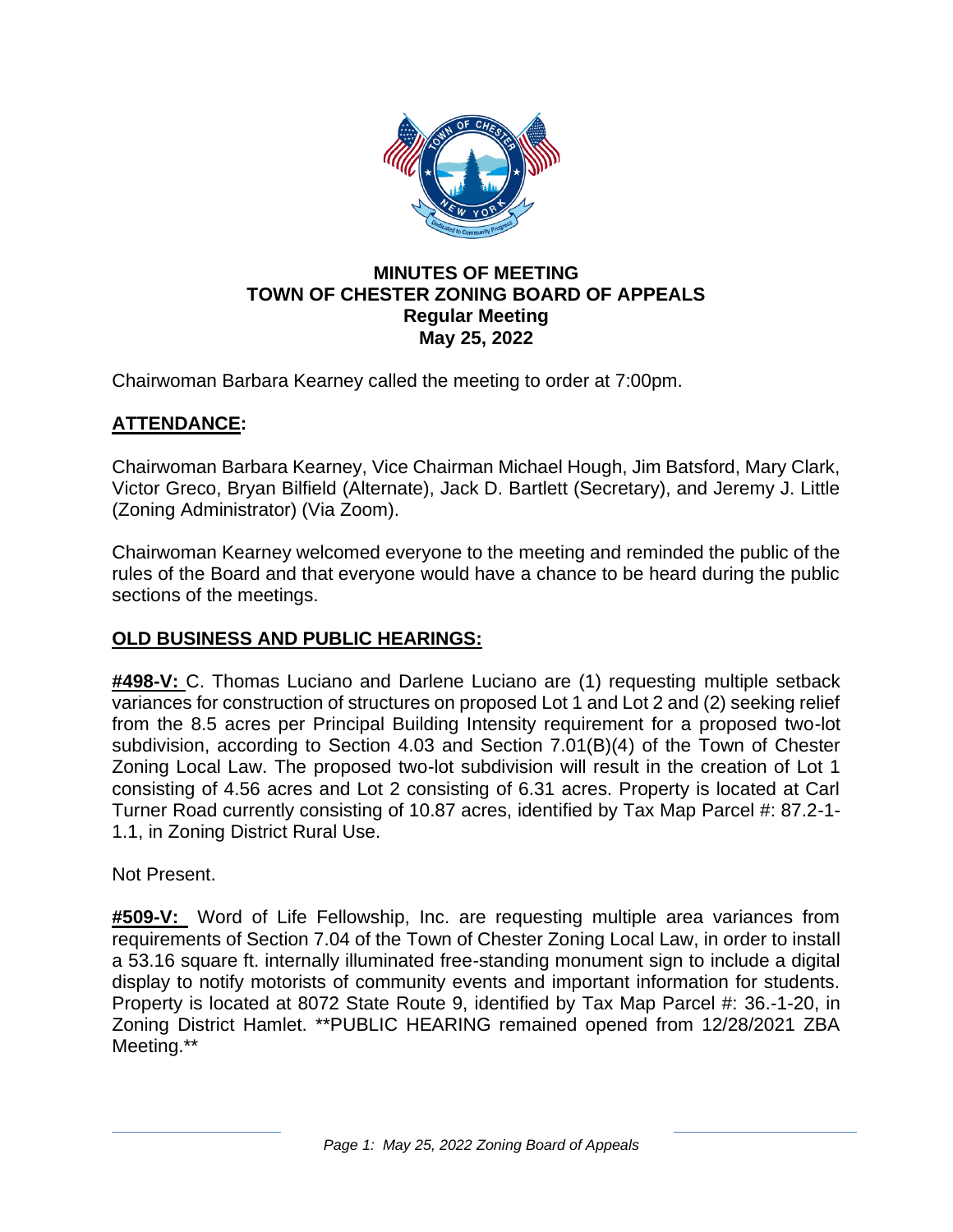Not Present.

## **NEW BUSINESS:**

**#514-V:** Charles and Rosemary M. William are requesting a 26 ft. front yard setback variance, according to Section 4.03 of the Town of Chester Zoning Local Law, in order to construct a 12' x 16' deck addition to the existing single-family dwelling. Property is located at 6941 State Route 9, identified by Tax Map Parcel #: 85.12-1-6, in Zoning District Moderate Intensity.

Charles William was present at the meeting and presented the proposal to the Board.

A discussion took place regarding the design and layout.

The Applicant stated that the deck will not encroach on the driveway.

Having been duly advertised, Chairwoman Kearney opened the Public Hearing at 7:09pm.

No comments were made during the Public Hearing.

A motion was made by Michael Hough, Seconded by Mary Clark to close the Public Hearing at 7:10pm. A Roll Call Vote was called by Secretary Bartlett-

**AYES:** Kearney, Hough, Clark, Greco, Batsford **NAYES:** NONE **ABSTAIN:** NONE **ABSENT:** NONE

The motion was carried 5-0.

A discussion took place regarding the comments received from the Warren County Planning Department.

Resolution was introduced by Jim Batsford and Seconded by Victor Greco:

## **TOWN OF CHESTER ZONING BOARD OF APPEALS**

## **RESOLUTION FOR VARIANCE APPLICATION #514-V**

**WHEREAS**, Charles and Rosemary M. William (the "Applicants") are proposing to construct a 12' x 16' deck addition to the existing single-family dwelling on property located at 6941 State Route 9, identified by Tax Map Parcel Number 85.12-1-6, in Zoning District Moderate Intensity (the "Project") and have applied to the Town of Chester Zoning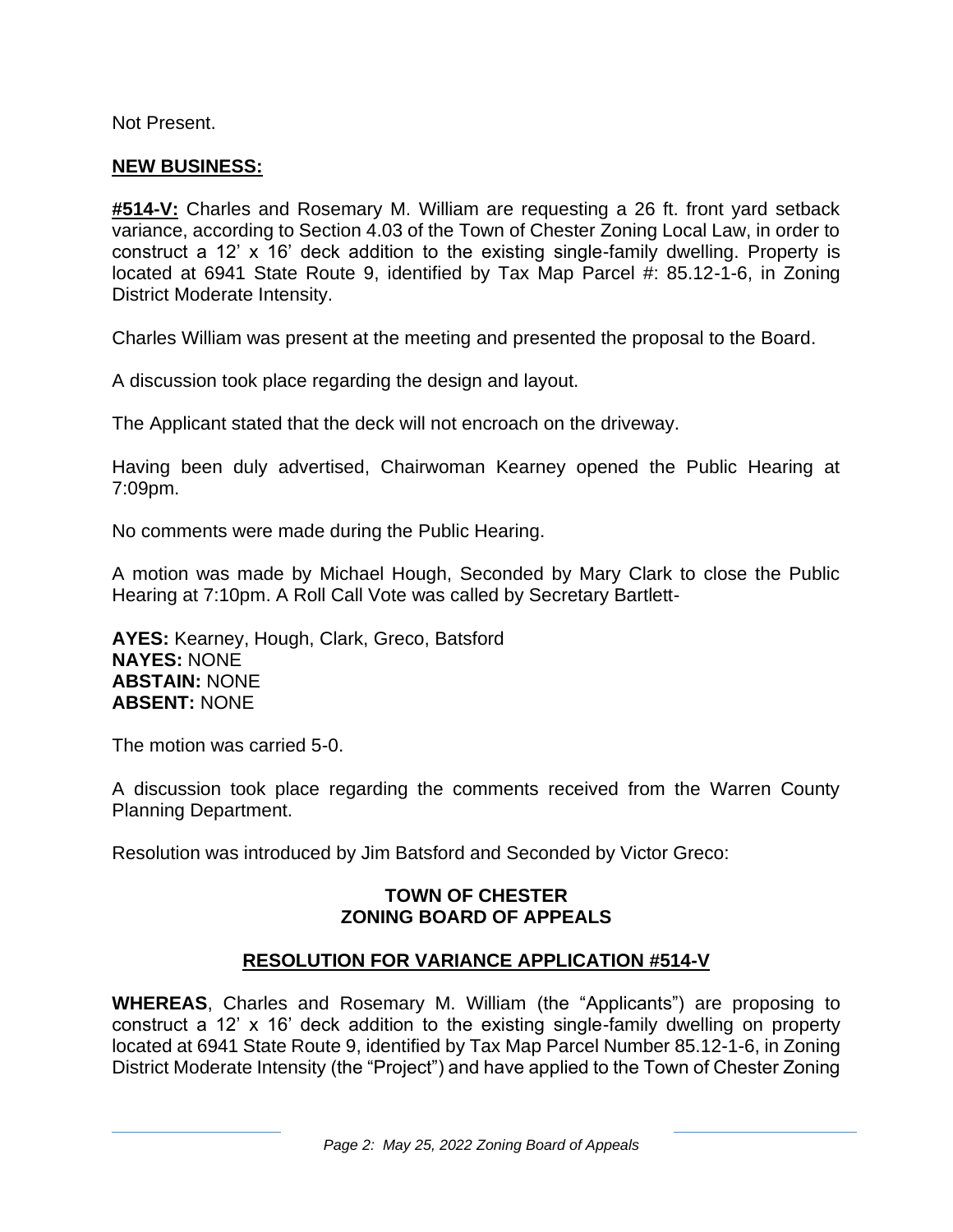Board of Appeals ("ZBA") for a 26 ft. front yard setback variance from requirements of Section 4.03 of the Town of Chester Zoning Local Law; and,

**WHEREAS**, the ZBA has classified the project as a Type II Action, requiring no further review under SEQR; and,

**WHEREAS**, as required by General Municipal Law Section 239-m, the Variance Application was referred to the Warren County Planning Department for its review and the County has determined that there was No County Impact; and,

**WHEREAS**, the ZBA opened and held a properly-noticed Public Hearing on Variance Application #514-V on May 25, 2022 and closed the public hearing on May 25, 2022; and,

**WHEREAS**, the ZBA has reviewed, considered and deliberated about the variance requested and the written and verbal comments received in connection with the variance application;

## **NOW, THEREFORE, BE IT**

**RESOLVED**, that the ZBA hereby determines that the Application meets the requirements set forth in Section 4.03 of the Town of Chester Zoning Local Law for issuance of an area variance as further discussed below:

- 1. An undesirable change will not be produced in the character of the neighborhood nor be a detriment to nearby properties.
- 2. The benefit sought by the applicant cannot be achieved by some method feasible for the applicant to pursue, other than area variances.
- 3. The requested area variance is substantial.
- 4. The proposed variance will not have an adverse effect or impact on the physical or environmental conditions in the neighborhood or district.
- 5. The alleged difficulty is self-created.
- 6. The proposed variance is the minimum variance that is necessary and adequate to achieve the Applicant's goal and at the same time preserve and protect the character of the neighborhood and the health, safety and welfare of the community.
- 7. The benefit to the Applicant if the variance is granted would outweigh the potential detriment to the health, safety and welfare of the neighborhood or community.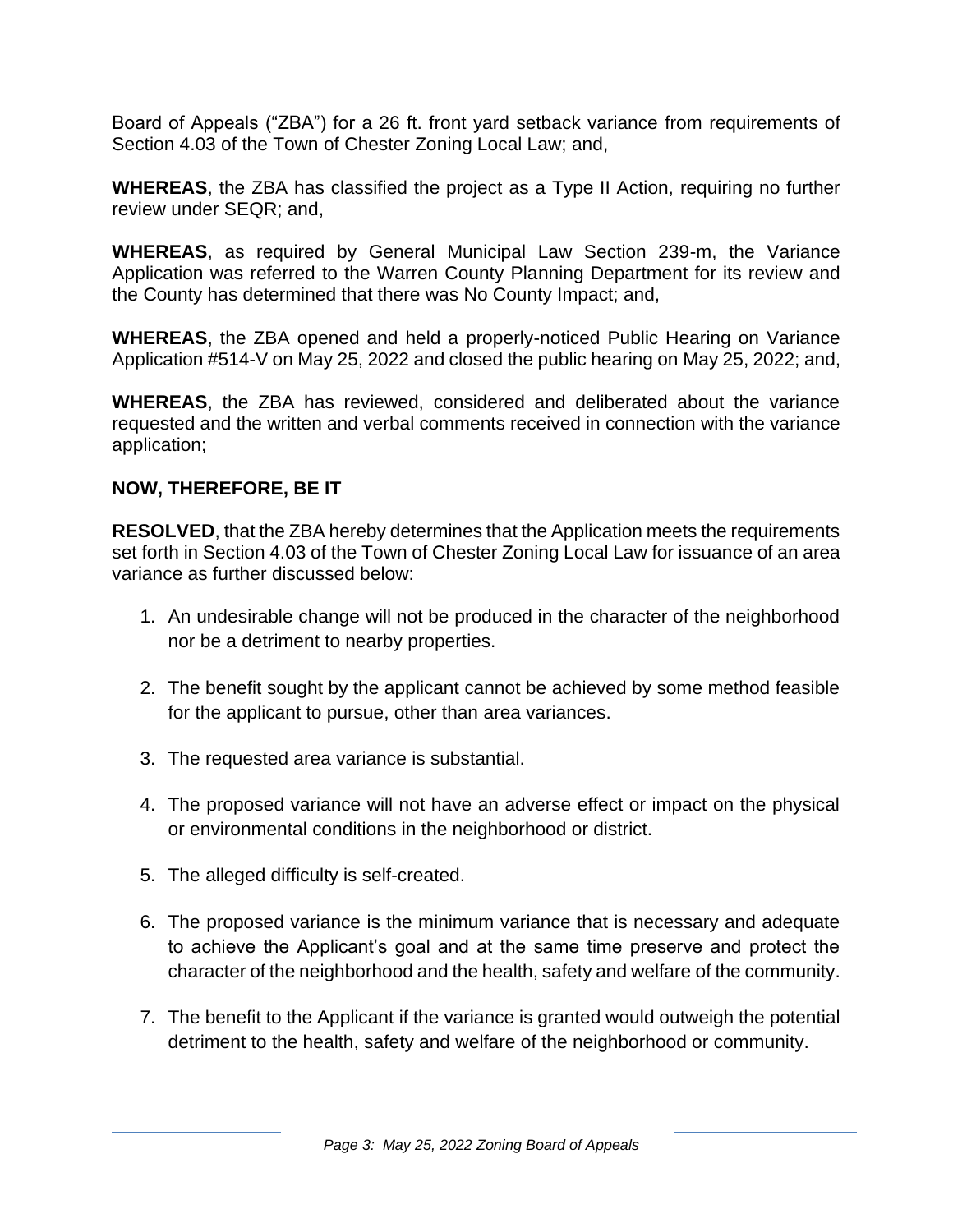**FURTHER RESOLVED**, that the ZBA therefore grants the requested area variance with no condition(s) imposed.

Duly adopted this  $25<sup>th</sup>$  day of May, 2022 by the following vote:

AYES: Chairperson Barbara Kearney

Michael Hough

James Batsford

Mary Clark

Victor Greco

- NOES: None.
- ABSTAIN: None.
- ABSENT: None.

**#515-V:** Edward J. Fitzpatrick is requesting a 36.72 ft. front yard setback variance, according to Section 4.03 of the Town of Chester Zoning Local Law, in order to construct a 14' x 38' (including overhangs) screened porch addition to the existing single-family dwelling. Property is located at 443 Chester Shores View, identified by Tax Map Parcel #: 86.18-1-76, in Zoning District Moderate Intensity.

Janet Fitzpatrick was present at the meeting. She stated that they are looking to construct a screened in porch for their family. The original porch was 8' x 12'.

The comments received from the Warren County Planning Department were reviewed.

Michael Hough asked about the Short Environmental Form in which the Applicant marked that the porch will meet the New York State Energy Code. The Applicant stated that she has no plan on insulating the porch and may have marked the wrong box..

Having been duly advertised, Chairwoman Kearney opened the Public Hearing at 7:23pm.

No comments were made during the Public Hearing.

A motion was made by Victor Greco, seconded by Jim Batsford to close the Public Hearing at 7:24pm. A Roll Call Vote was called by Secretary Bartlett:

**AYES:** Kearney, Hough, Clark, Greco, Batsford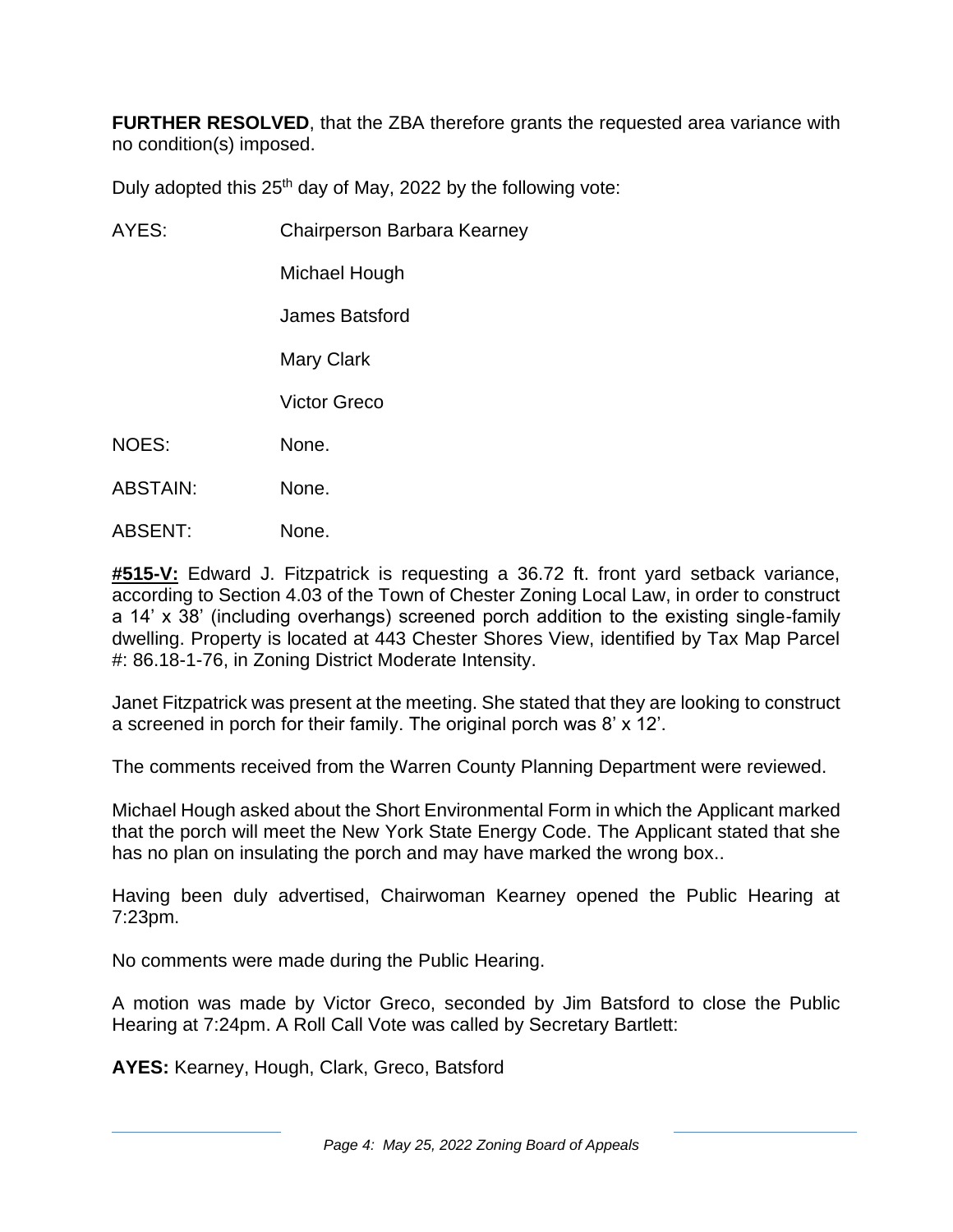**NAYES:** NONE **ABSTAIN:** NONE **ABSENT:** NONE

The motion was carried 5-0.

Resolution was introduced by Victor Greco, Seconded by Jim Batsford:

#### **TOWN OF CHESTER ZONING BOARD OF APPEALS**

## **RESOLUTION FOR VARIANCE APPLICATION #515-V**

**WHEREAS**, Edward J. Fitzpatrick (the "Applicant") is proposing to construct a 14' x 38' (including overhangs) screened porch addition to the existing single-family dwelling on property located at 443 Chester Shores View, identified by Tax Map Parcel Number 86.18-1-76, in Zoning District Moderate Intensity (the "Project") and have applied to the Town of Chester Zoning Board of Appeals ("ZBA") for a 36.72 ft. front yard setback variance from requirements of Section 4.03 of the Town of Chester Zoning Local Law; and,

**WHEREAS**, the ZBA has classified the project as a Type II Action, requiring no further review under SEQR; and,

**WHEREAS**, as required by General Municipal Law Section 239-m, the Variance Application was referred to the Warren County Planning Department for its review and the County has determined that there was No County Impact; and,

**WHEREAS**, the ZBA opened and held a properly-noticed Public Hearing on Variance Application #515-V on May 25, 2022 and closed the public hearing on May 25, 2022; and,

**WHEREAS**, the ZBA has reviewed, considered and deliberated about the variance requested and the written and verbal comments received in connection with the variance application;

#### **NOW, THEREFORE, BE IT**

**RESOLVED**, that the ZBA hereby determines that the Application meets the requirements set forth in Section 4.03 of the Town of Chester Zoning Local Law for issuance of an area variance as further discussed below:

1. An undesirable change will not be produced in the character of the neighborhood nor be a detriment to nearby properties.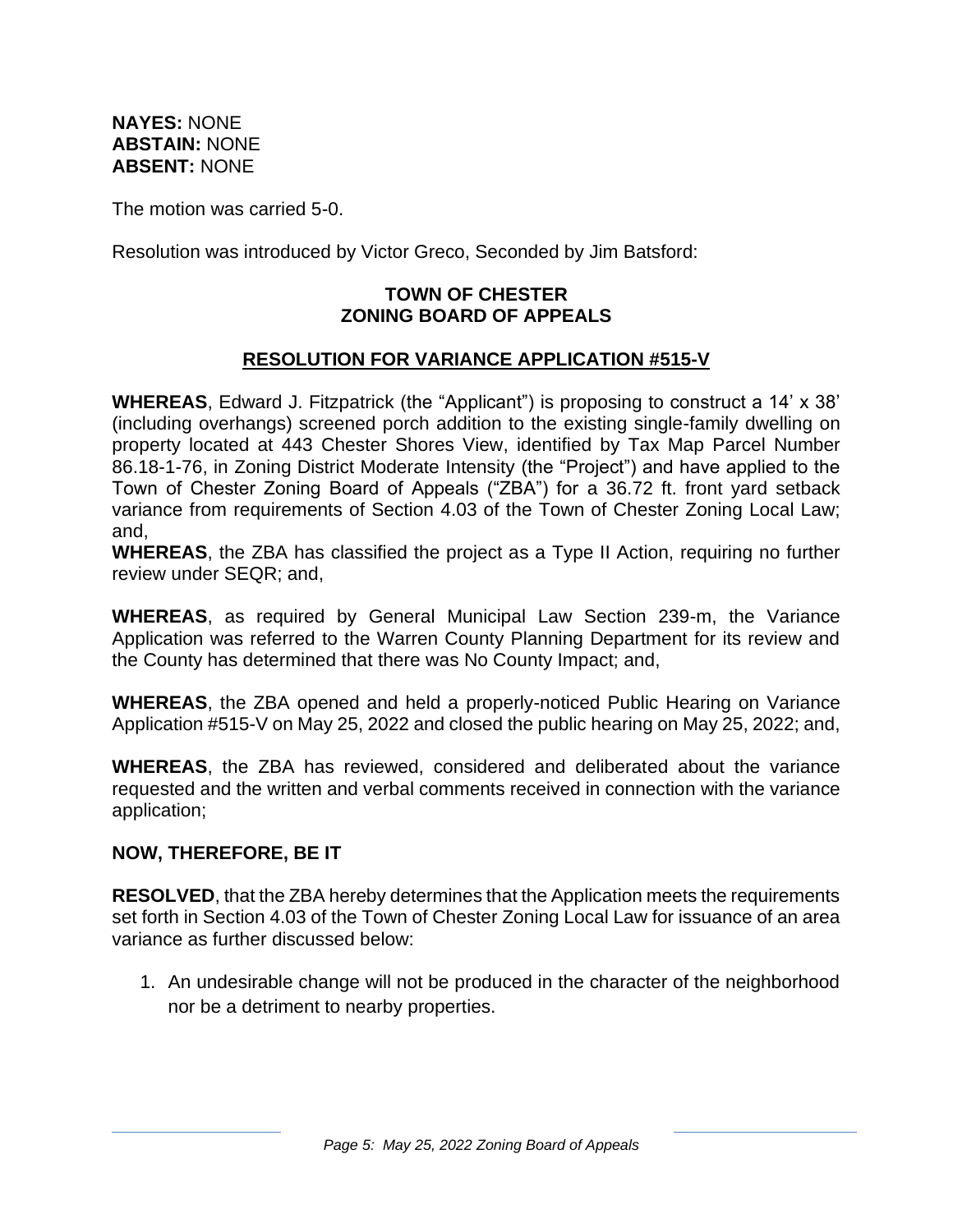- 2. The benefit sought by the applicant cannot be achieved by some method feasible for the applicant to pursue, other than area variances.
- 3. The requested area variance is substantial.
- 4. The proposed variance will not have an adverse effect or impact on the physical or environmental conditions in the neighborhood or district.
- 5. The alleged difficulty is self-created.
- 6. The proposed variance is the minimum variance that is necessary and adequate to achieve the Applicant's goal and at the same time preserve and protect the character of the neighborhood and the health, safety and welfare of the community.
- 7. The benefit to the Applicant if the variance is granted would outweigh the potential detriment to the health, safety and welfare of the neighborhood or community.

**FURTHER RESOLVED**, that the ZBA therefore grants the requested area variance with no condition(s) imposed.

Duly adopted this 25<sup>th</sup> day of May, 2022 by the following vote:

| AYES:           | Chairperson Barbara Kearney |
|-----------------|-----------------------------|
|                 | Michael Hough               |
|                 | James Batsford              |
|                 | Mary Clark                  |
|                 | Victor Greco                |
| <b>NOES:</b>    | None.                       |
| <b>ABSTAIN:</b> | None.                       |
| <b>ABSENT:</b>  | None.                       |
|                 |                             |

#### **MINUTES:**